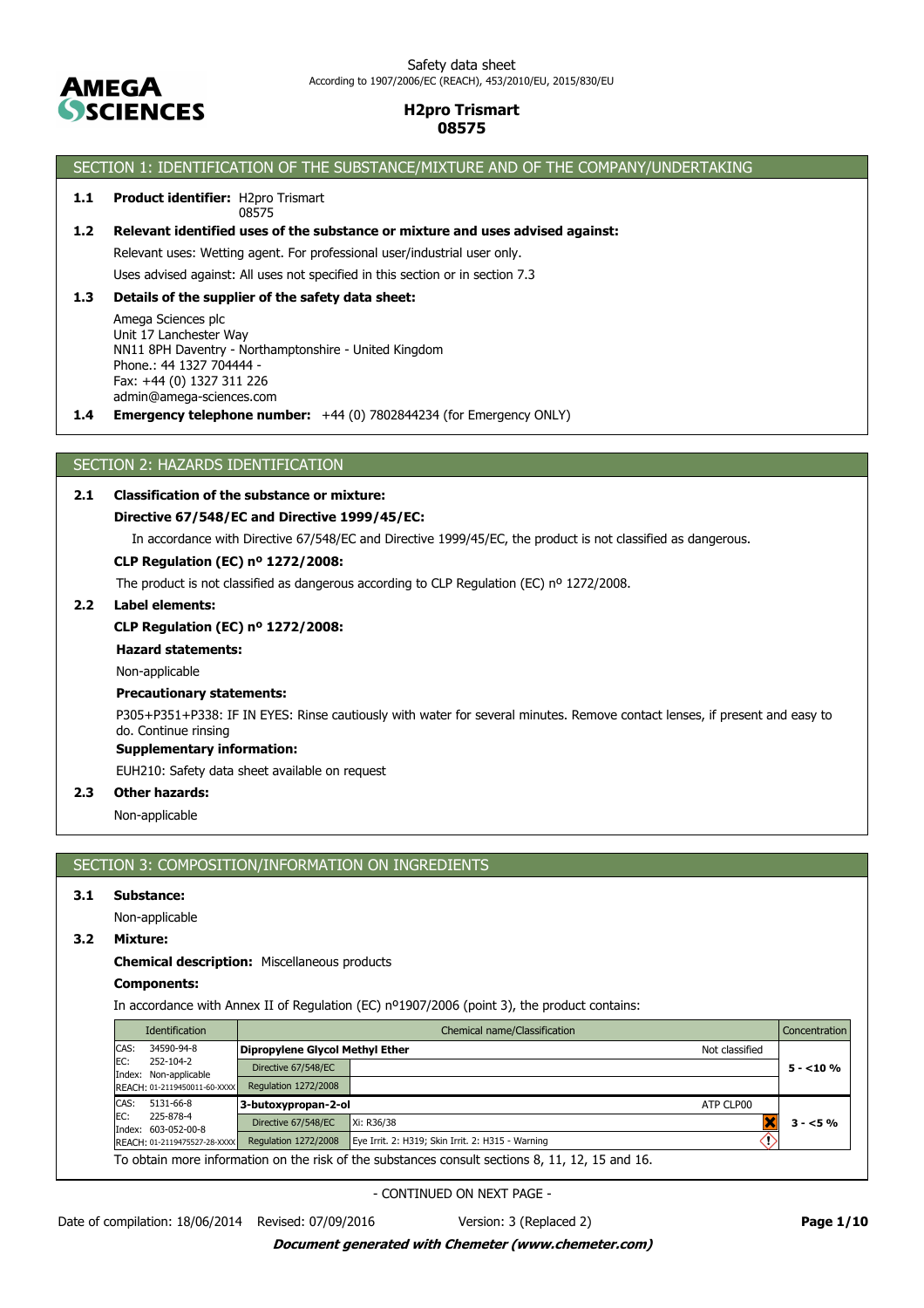

# SECTION 4: FIRST AID MEASURES

#### **4.1 Description of first aid measures:**

The symptoms resulting from intoxication can appear after exposure, therefore, in case of doubt, seek medical attention for direct exposure to the chemical product or persistent discomfort, showing the SDS of this product.

## **By inhalation:**

This product does not contain substances classified as hazardous for inhalation, however, in case of symptoms of intoxication remove the person affected from the exposure area and provide with fresh air. Seek medical attention if the symptoms get worse or persist.

### **By skin contact:**

This product is not classified as hazardous when in contact with the skin. However, in case of skin contact it is recommended to remove contaminated clothes and shoes, rinse the skin or shower the person affected if necessary thoroughly with cold water and neutral soap. In case of serious reaction consult a doctor.

## **By eye contact:**

Rinse eyes thoroughly with water for at least 15 minutes. If the injured person uses contact lenses, these should be removed unless they are stuck to the eyes, as this could cause further damage. In all cases, after cleaning, a doctor should be consulted as quickly as possible with the SDS of the product.

### **By ingestion/aspiration:**

Do not induce vomiting, but if it does happen keep the head down to avoid aspiration. Keep the person affected at rest. Rinse out the mouth and throat, as they may have been affected during ingestion.

### **4.2 Most important symptoms and effects, both acute and delayed:**

Acute and delayed effects are indicated in sections 2 and 11.

### **4.3 Indication of any immediate medical attention and special treatment needed:**

Non-applicable

## SECTION 5: FIREFIGHTING MEASURES

#### **5.1 Extinguishing media:**

Product is non-flammable under normal conditions of storage, manipulation and use. In the case of inflammation as a result of improper manipulation, storage or use preferably use polyvalent powder extinguishers (ABC powder), in accordance with the Regulation on fire protection systems. IT IS NOT RECOMMENDED to use tap water as an extinguishing agent.

#### **5.2 Special hazards arising from the substance or mixture:**

As a result of combustion or thermal decomposition reactive sub-products are created that can become highly toxic and, consequently, can present a serious health risk.

#### **5.3 Advice for firefighters:**

Depending on the magnitude of the fire it may be necessary to use full protective clothing and individual respiratory equipment. Minimum emergency facilities and equipment should be available (fire blankets, portable first aid kit,...) in accordance with Directive 89/654/EC.

## **Additional provisions:**

Act in accordance with the Internal Emergency Plan and the Information Sheets on actions to take after an accident or other emergencies. Destroy any source of ignition. In case of fire, refrigerate the storage containers and tanks for products susceptible to inflammation, explosion or BLEVE as a result of high temperatures. Avoid spillage of the products used to extinguish the fire into an aqueous medium.

### SECTION 6: ACCIDENTAL RELEASE MEASURES

### **6.1 Personal precautions, protective equipment and emergency procedures:**

Isolate leaks provided that there is no additional risk for the people performing this task. Personal protection equipment must be used against potential contact with the spilt product (See section 8). Evacuate the area and keep out those who do not have protection.

### **6.2 Environmental precautions:**

This product is not classified as hazardous to the environment. Keep product away from drains, surface and underground water.

### **6.3 Methods and material for containment and cleaning up:**

It is recommended: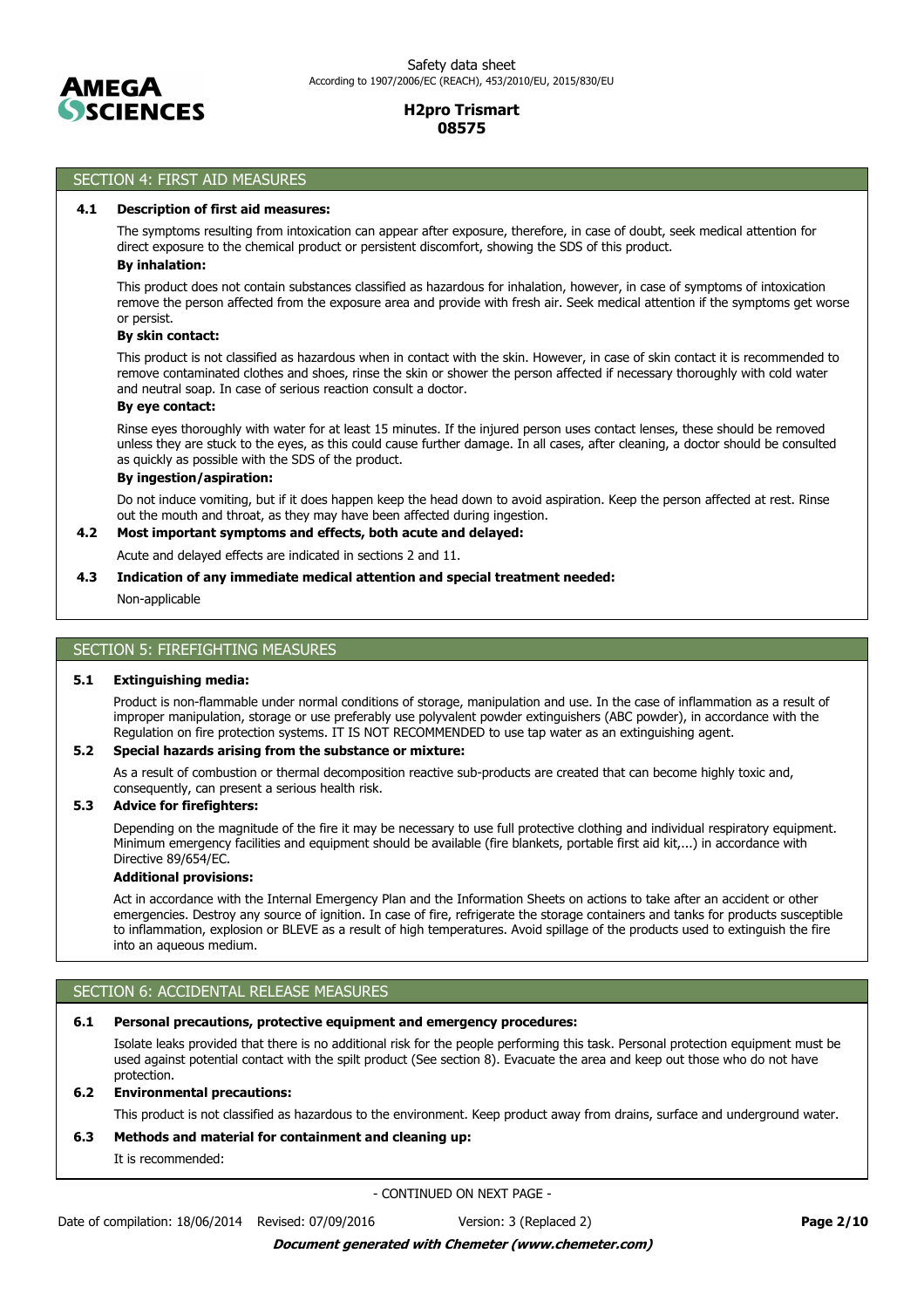

# SECTION 6: ACCIDENTAL RELEASE MEASURES (continued)

Absorb the spillage using sand or inert absorbent and move it to a safe place. Do not absorb in sawdust or other combustible absorbents. For any concern related to disposal consult section 13.

## **6.4 Reference to other sections:**

See sections 8 and 13.

### SECTION 7: HANDLING AND STORAGE

### **7.1 Precautions for safe handling:**

A.- Precautions for safe manipulation

Comply with the current legislation concerning the prevention of industrial risks. Keep containers hermetically sealed. Control spills and residues, destroying them with safe methods (section 6). Avoid leakages from the container. Maintain order and cleanliness where dangerous products are used.

B.- Technical recommendations for the prevention of fires and explosions

Product is non-flammable under normal conditions of storage, manipulation and use. It is recommended to transfer at slow speeds to avoid the generation of electrostatic charges that can affect flammable products. Consult section 10 for information on conditions and materials that should be avoided.

C.- Technical recommendations to prevent ergonomic and toxicological risks

Do not eat or drink during the process, washing hands afterwards with suitable cleaning products.

D.- Technical recommendations to prevent environmental risks

It is recommended to have absorbent material available at close proximity to the product (See subsection 6.3)

## **7.2 Conditions for safe storage, including any incompatibilities:**

A.- Technical measures for storage

Maximum time: 24 Months Maximum Temp.: 40 °C Minimum Temp.: 0 °C

B.- General conditions for storage

Avoid sources of heat, radiation, static electricity and contact with food. For additional information see subsection 10.5

### **7.3 Specific end use(s):**

Except for the instructions already specified it is not necessary to provide any special recommendation regarding the uses of this product.

## SECTION 8: EXPOSURE CONTROLS/PERSONAL PROTECTION

#### **8.1 Control parameters:**

Substances whose occupational exposure limits have to be monitored in the work environment (EH40/2005 Workplace exposure limits):

| <b>Identification</b>           | Environmental limits |         |                       |
|---------------------------------|----------------------|---------|-----------------------|
| Dipropylene Glycol Methyl Ether | WEL (8h)             | 150 ppm | 308 mg/m <sup>3</sup> |
| CAS: 34590-94-8                 | <b>WEL (15 min)</b>  |         |                       |
| EC: 252-104-2                   | Year                 | 2015    |                       |

#### **DNEL (Workers):**

|                                   |                   |                | Short exposure | Long exposure          |                |  |
|-----------------------------------|-------------------|----------------|----------------|------------------------|----------------|--|
| <b>Identification</b>             |                   | Systemic       | Local          | Systemic               | Local          |  |
| Dipropylene Glycol Methyl Ether   | Oral              | Non-applicable | Non-applicable | Non-applicable         | Non-applicable |  |
| CAS: 34590-94-8                   | Dermal            | Non-applicable | Non-applicable | 65 mg/kg               | Non-applicable |  |
| EC: 252-104-2                     | <b>Inhalation</b> | Non-applicable | Non-applicable | $310 \text{ mg/m}^3$   | Non-applicable |  |
| 3-butoxypropan-2-ol               | Oral              | Non-applicable | Non-applicable | Non-applicable         | Non-applicable |  |
| CAS: 5131-66-8                    | Dermal            | Non-applicable | Non-applicable | 44 mg/kg               | Non-applicable |  |
| EC: 225-878-4                     | <b>Inhalation</b> | Non-applicable | Non-applicable | $270.5 \text{ mg/m}^3$ | Non-applicable |  |
| <b>DNEL</b> (General population): |                   |                |                |                        |                |  |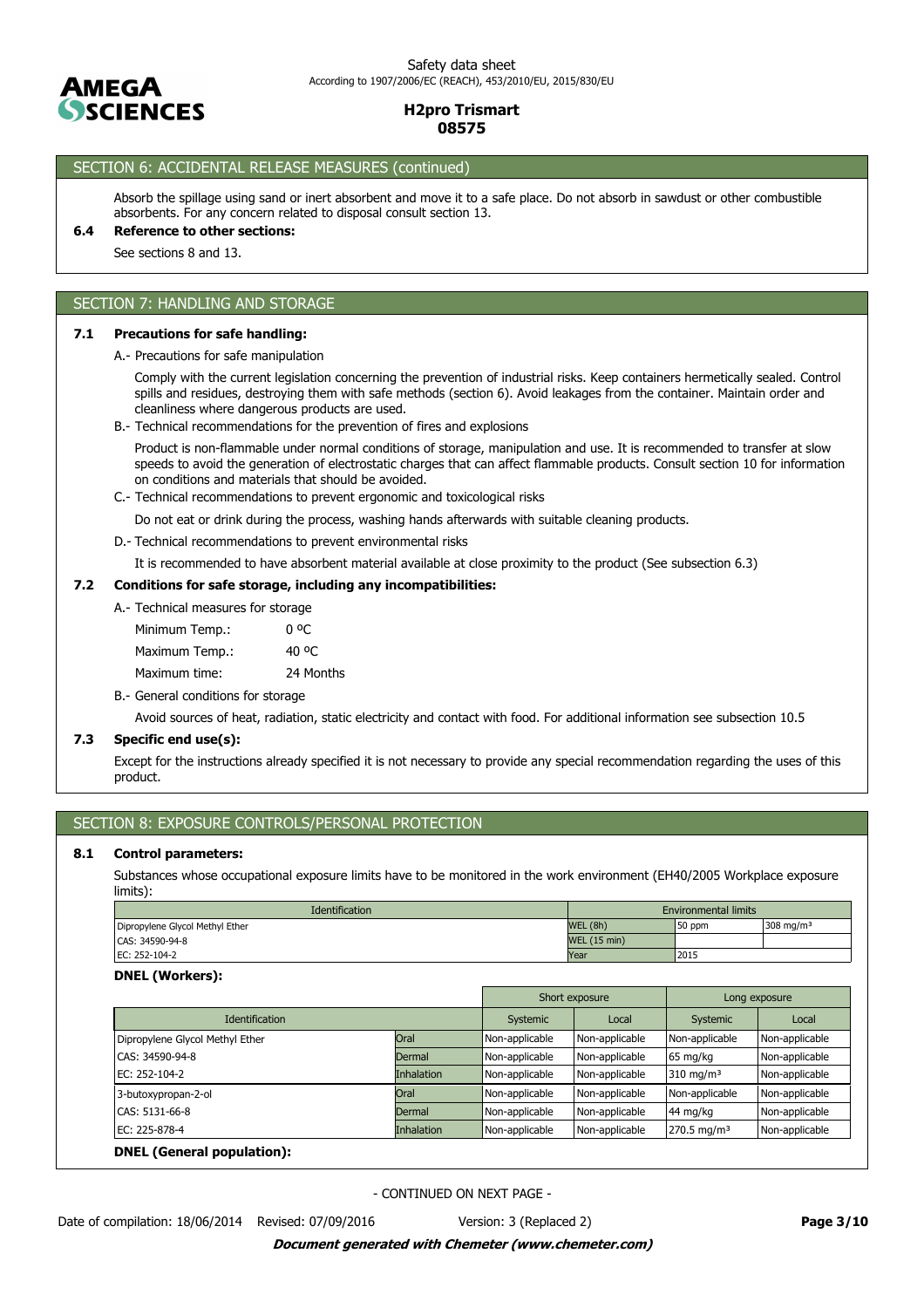

# SECTION 8: EXPOSURE CONTROLS/PERSONAL PROTECTION (continued)

|                                 |                   | Short exposure |                | Long exposure          |                |
|---------------------------------|-------------------|----------------|----------------|------------------------|----------------|
| <b>Identification</b>           |                   | Systemic       | Local          | Systemic               | Local          |
| Dipropylene Glycol Methyl Ether | Oral              | Non-applicable | Non-applicable | $1.67$ mg/kg           | Non-applicable |
| CAS: 34590-94-8                 | Dermal            | Non-applicable | Non-applicable | 15 mg/kg               | Non-applicable |
| EC: 252-104-2                   | <b>Inhalation</b> | Non-applicable | Non-applicable | 37.2 mg/m <sup>3</sup> | Non-applicable |
| 3-butoxypropan-2-ol             | Oral              | Non-applicable | Non-applicable | 8.75 mg/kg             | Non-applicable |
| CAS: 5131-66-8                  | Dermal            | Non-applicable | Non-applicable | 16 mg/kg               | Non-applicable |
| EC: 225-878-4                   | <b>Inhalation</b> | Non-applicable | Non-applicable | 33.8 mg/m <sup>3</sup> | Non-applicable |

#### **PNEC:**

| <b>Identification</b>           |              |                |                         |                   |
|---------------------------------|--------------|----------------|-------------------------|-------------------|
| Dipropylene Glycol Methyl Ether | <b>STP</b>   | 4168 mg/L      | <b>Fresh water</b>      | $19 \text{ mg/L}$ |
| CAS: 34590-94-8                 | Soil         | 2.74 mg/kg     | Marine water            | $1.9$ mg/L        |
| EC: 252-104-2                   | Intermittent | 190 mg/L       | Sediment (Fresh water)  | 70.2 mg/kg        |
|                                 | Oral         | Non-applicable | Sediment (Marine water) | 7.02 mg/kg        |
| 3-butoxypropan-2-ol             | <b>STP</b>   | $10$ mg/L      | <b>Fresh water</b>      | 0.525 mg/L        |
| CAS: 5131-66-8                  | Soil         | $0.16$ mg/kg   | Marine water            | $0.0525$ mg/L     |
| EC: 225-878-4                   | Intermittent | 5.25 mg/L      | Sediment (Fresh water)  | 2.36 mg/kg        |
|                                 | Oral         | Non-applicable | Sediment (Marine water) | $0.236$ mg/kg     |

## **8.2 Exposure controls:**

A.- General security and hygiene measures in the work place

As a preventative measure it is recommended to use basic Personal Protection Equipment, with the corresponding <<CE marking>> in accordance with Directive 89/686/EC. For more information on Personal Protection Equipment (storage, use, cleaning, maintenance, class of protection,…) consult the information leaflet provided by the manufacturer. For more information see subsection 7.1.

All information contained herein is a recommendation which needs some specification from the labour risk prevention services as it is not known whether the company has additional measures at its disposal.

#### B.- Respiratory protection

The use of protection equipment will be necessary if a mist forms or if the occupational exposure limits are exceeded.

C.- Specific protection for the hands

Non-applicable

- D.- Ocular and facial protection
	- Non-applicable

E.- Bodily protection

Non-applicable

F.- Additional emergency measures

It is not necessary to take additional emergency measures.

#### **Environmental exposure controls:**

In accordance with the community legislation for the protection of the environment it is recommended to avoid environmental spillage of both the product and its container. For additional information see subsection 7.1.D

### **Volatile organic compounds:**

With regard to Directive 2010/75/EU, this product has the following characteristics:

| $V.O.C.$ (Supply):                 | 14.84 % weight                          |
|------------------------------------|-----------------------------------------|
| V.O.C. density at 20 $^{\circ}$ C: | 150.92 kg/m <sup>3</sup> $(150.92$ g/L) |
| Average carbon number:             |                                         |
| Average molecular weight:          | 142.86 g/mol                            |

## SECTION 9: PHYSICAL AND CHEMICAL PROPERTIES

\*Not relevant due to the nature of the product, not providing information property of its hazards.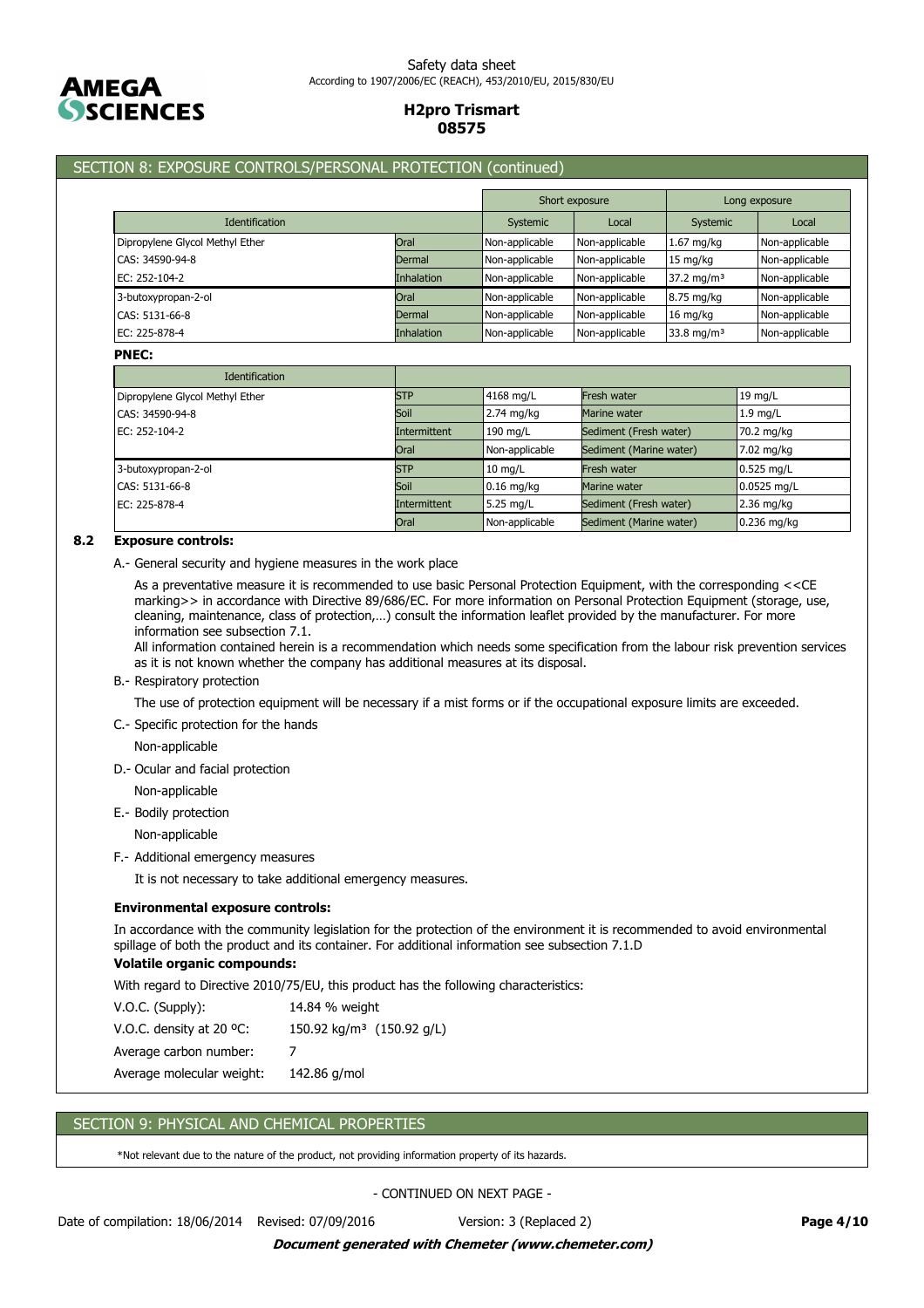

|     | SECTION 9: PHYSICAL AND CHEMICAL PROPERTIES (continued)                                            |                               |
|-----|----------------------------------------------------------------------------------------------------|-------------------------------|
| 9.1 | Information on basic physical and chemical properties:                                             |                               |
|     | For complete information see the product datasheet.                                                |                               |
|     | <b>Appearance:</b>                                                                                 |                               |
|     | Physical state at 20 °C:                                                                           | Liquid                        |
|     | Appearance:                                                                                        | Characteristic                |
|     | Colour:                                                                                            | Colourless                    |
|     | Odour:                                                                                             | Characteristic                |
|     | <b>Volatility:</b>                                                                                 |                               |
|     | Boiling point at atmospheric pressure:                                                             | Non-applicable *              |
|     | Vapour pressure at 20 °C:                                                                          | Non-applicable *              |
|     | Vapour pressure at 50 °C:                                                                          | Non-applicable *              |
|     | Evaporation rate at 20 °C:                                                                         | Non-applicable *              |
|     | <b>Product description:</b>                                                                        |                               |
|     | Density at 20 °C:                                                                                  | 1007 - 1027 kg/m <sup>3</sup> |
|     | Relative density at 20 °C:                                                                         | $1.007 - 1.027$               |
|     | Dynamic viscosity at 20 °C:                                                                        | Non-applicable *              |
|     | Kinematic viscosity at 20 °C:                                                                      | Non-applicable *              |
|     | Kinematic viscosity at 40 °C:                                                                      | Non-applicable *              |
|     | Concentration:                                                                                     | Non-applicable *              |
|     | pH:                                                                                                | 6 - 8 (ASTM D3838-05)         |
|     | Vapour density at 20 °C:                                                                           | Non-applicable *              |
|     | Partition coefficient n-octanol/water 20 °C:                                                       | Non-applicable *              |
|     | Solubility in water at 20 °C:                                                                      | Non-applicable *              |
|     | Solubility properties:                                                                             | Miscible                      |
|     | Decomposition temperature:                                                                         | Non-applicable *              |
|     | Melting point/freezing point:                                                                      | Non-applicable *              |
|     | Explosive properties:                                                                              | Non-applicable *              |
|     | Oxidising properties:                                                                              | Non-applicable *              |
|     | <b>Flammability:</b>                                                                               |                               |
|     | Flash Point:                                                                                       | Non Flammable (>60 °C)        |
|     | Autoignition temperature:                                                                          | Non-applicable *              |
|     | Lower flammability limit:                                                                          | Non-applicable *              |
|     | Upper flammability limit:                                                                          | Non-applicable *              |
| 9.2 | <b>Other information:</b>                                                                          |                               |
|     | Surface tension at 20 °C:                                                                          | Non-applicable *              |
|     | Refraction index:                                                                                  | Non-applicable *              |
|     | *Not relevant due to the nature of the product, not providing information property of its hazards. |                               |

# SECTION 10: STABILITY AND REACTIVITY

## **10.1 Reactivity:**

No hazardous reactions are expected because the product is stable under recommended storage conditions. See section 7.

### **10.2 Chemical stability:**

Chemically stable under the conditions of storage, handling and use.

### **10.3 Possibility of hazardous reactions:**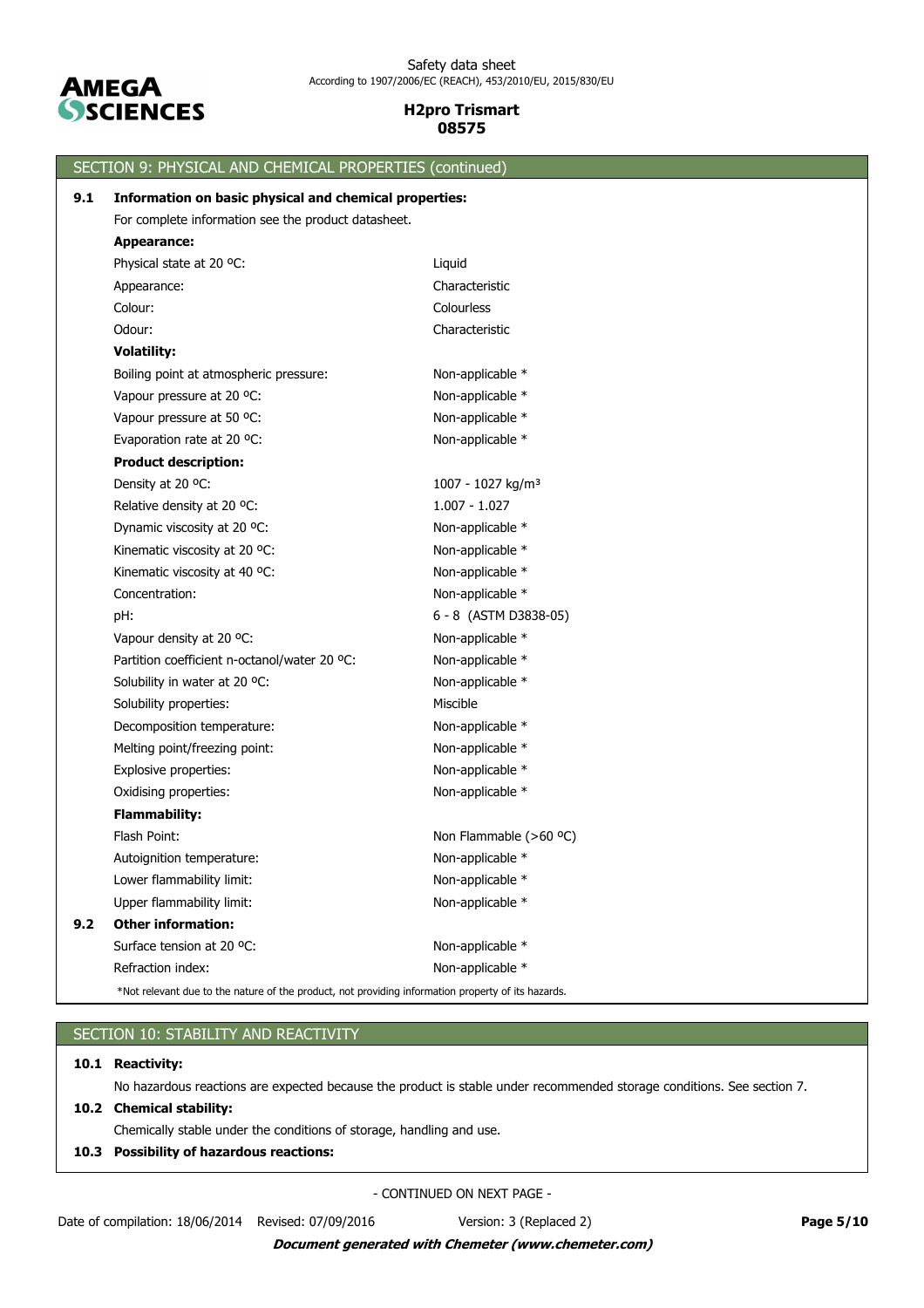

## SECTION 10: STABILITY AND REACTIVITY (continued)

Under the specified conditions, hazardous reactions that lead to excessive temperatures or pressure are not expected.

### **10.4 Conditions to avoid:**

**10.5 Incompatible materials:**

Applicable for handling and storage at room temperature:

| Shock and friction      | Contact with air | Increase in temperature | <b>Sunlight</b> | Humidity       |  |  |  |  |
|-------------------------|------------------|-------------------------|-----------------|----------------|--|--|--|--|
| Not applicable          | Not applicable   | Not applicable          | Not applicable  | Not applicable |  |  |  |  |
| Incompatible materials: |                  |                         |                 |                |  |  |  |  |

| Acids              | Water          | Combustive materials | Combustible materials | <b>Others</b>                      |
|--------------------|----------------|----------------------|-----------------------|------------------------------------|
| Avoid strong acids | Not applicable | Not applicable       | Not applicable        | Avoid alkalis or strong<br>ı bases |

#### **10.6 Hazardous decomposition products:**

See subsection 10.3, 10.4 and 10.5 to find out the specific decomposition products. Depending on the decomposition conditions, complex mixtures of chemical substances can be released: carbon dioxide (CO2), carbon monoxide and other organic compounds.

## SECTION 11: TOXICOLOGICAL INFORMATION

### **11.1 Information on toxicological effects:**

The experimental information related to the toxicological properties of the product itself is not available

Contains glycols. With possibility of effects that are hazardous to the health, it is recommended not to breathe the vapours for long periods of time.

### **Dangerous health implications:**

In case of exposure that is repetitive, prolonged or at concentrations higher than recommended by the occupational exposure limits, it may result in adverse effects on health depending on the means of exposure:

- A.- Ingestion (acute effect):
	- Acute toxicity : Based on available data, the classification criteria are not met, as it does not contain substances classified as dangerous for consumption. For more information see section 3.
	- Corrosivity/Irritability: Based on available data, the classification criteria are not met, however it does contain substances classified as dangerous for this effect. For more information see section 3.
- B- Inhalation (acute effect):
	- Acute toxicity : Based on available data, the classification criteria are not met, as it does not contain substances classified as dangerous for inhalation. For more information see section 3.
	- Corrosivity/Irritability: Based on available data, the classification criteria are not met, as it does not contain substances
	- classified as dangerous for this effect. For more information see section 3.
- C- Contact with the skin and the eyes (acute effect):
	- Contact with the skin: Based on available data, the classification criteria are not met, however, it contains substances classified as dangerous for skin contact. For more information see section 3.
	- Contact with the eyes: Based on available data, the classification criteria are not met, however it does contain substances classified as dangerous for this effect. For more information see section 3.
- D- CMR effects (carcinogenicity, mutagenicity and toxicity to reproduction):
	- Carcinogenicity: Based on available data, the classification criteria are not met, as it does not contain substances classified as dangerous for the effects mentioned. For more information see section 3.
	- Mutagenicity: Based on available data, the classification criteria are not met, as it does not contain substances classified as dangerous for this effect. For more information see section 3.
	- Reproductive toxicity: Based on available data, the classification criteria are not met, as it does not contain substances classified as dangerous for this effect. For more information see section 3.
- E- Sensitizing effects:
	- Respiratory: Based on available data, the classification criteria are not met, as it does not contain substances classified as dangerous with sensitising effects. For more information see section 3.

- Cutaneous: Based on available data, the classification criteria are not met, as it does not contain substances classified as dangerous for this effect. For more information see section 3.

F- Specific target organ toxicity (STOT) - single exposure:

Based on available data, the classification criteria are not met, as it does not contain substances classified as dangerous for this effect. For more information see section 3.

G- Specific target organ toxicity (STOT)-repeated exposure: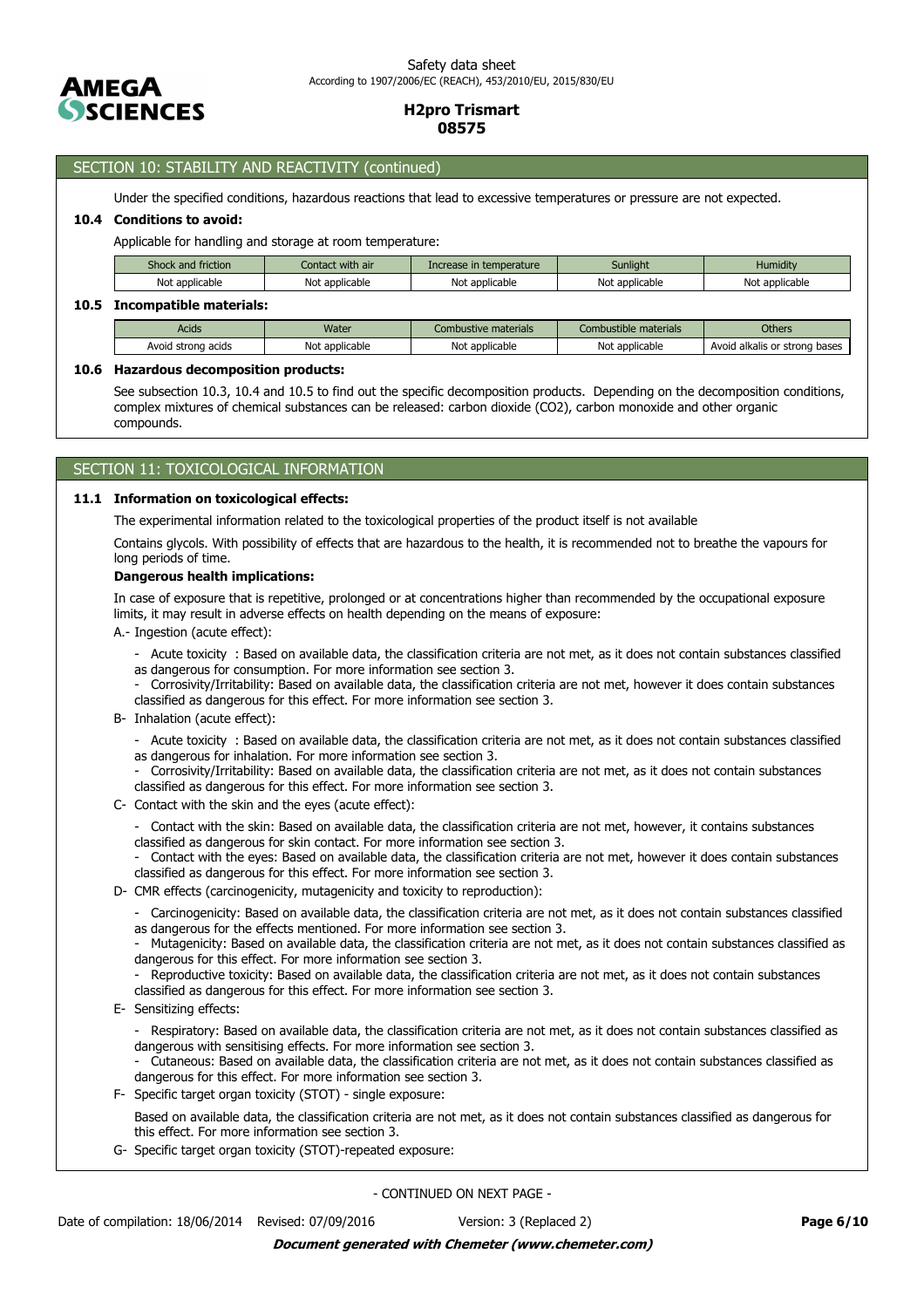

# SECTION 11: TOXICOLOGICAL INFORMATION (continued)

- Specific target organ toxicity (STOT)-repeated exposure: Based on available data, the classification criteria are not met, as
- it does not contain substances classified as dangerous for this effect. For more information see section 3.
- Skin: Based on available data, the classification criteria are not met, as it does not contain substances classified as
- dangerous for this effect. For more information see section 3.
- H- Aspiration hazard:

Based on available data, the classification criteria are not met, as it does not contain substances classified as dangerous for this effect. For more information see section 3.

### **Other information:**

Non-applicable

### **Specific toxicology information on the substances:**

| <b>Identification</b>           | Acute toxicity  | Genus            |     |
|---------------------------------|-----------------|------------------|-----|
| 3-butoxypropan-2-ol             | LD50 oral       | 3771 mg/kg       | Rat |
| CAS: 5131-66-8                  | LD50 dermal     | >2000 mg/kg      |     |
| EC: 225-878-4                   | LC50 inhalation | $>20$ mg/L (4 h) |     |
| Dipropylene Glycol Methyl Ether | LD50 oral       | 5180 mg/kg       | Rat |
| CAS: 34590-94-8                 | LD50 dermal     | >2000 mg/kg      |     |
| EC: 252-104-2                   | LC50 inhalation | $>20$ mg/L (4 h) |     |

# SECTION 12: ECOLOGICAL INFORMATION

The experimental information related to the eco-toxicological properties of the product itself is not available

### **12.1 Toxicity:**

| <b>Identification</b>           |                  | Acute toxicity    | <b>Species</b>      | Genus      |
|---------------------------------|------------------|-------------------|---------------------|------------|
| Dipropylene Glycol Methyl Ether | LC50             | 10000 mg/L (96 h) | Pimephales promelas | Fish       |
| ICAS: 34590-94-8                | EC <sub>50</sub> | 1919 mg/L (48 h)  | Daphnia magna       | Crustacean |
| EC: 252-104-2                   | <b>EC50</b>      | Non-applicable    |                     |            |

### **12.2 Persistence and degradability:**

| <b>Identification</b>           | Degradability    |                | Biodegradability |                |
|---------------------------------|------------------|----------------|------------------|----------------|
| Dipropylene Glycol Methyl Ether | BOD <sub>5</sub> | Non-applicable | Concentration    | Non-applicable |
| CAS: 34590-94-8                 | <b>COD</b>       | 0.00202 g O2/g | Period           | 28 days        |
| EC: 252-104-2                   | BOD5/COD         | Non-applicable | % Biodegradable  | 73 %           |
| 3-butoxypropan-2-ol             | BOD <sub>5</sub> | Non-applicable | Concentration    | 100 mg/L       |
| CAS: 5131-66-8                  | <b>COD</b>       | Non-applicable | Period           | 28 days        |
| EC: 225-878-4                   | BOD5/COD         | Non-applicable | % Biodegradable  | 89 %           |

### **12.3 Bioaccumulative potential:**

| Identification                  | <b>Bioaccumulation potential</b> |         |
|---------------------------------|----------------------------------|---------|
| Dipropylene Glycol Methyl Ether | <b>BCF</b>                       |         |
| CAS: 34590-94-8                 | Pow Log                          | $-0.06$ |
| EC: 252-104-2                   | Potential                        | Low     |
| 3-butoxypropan-2-ol             | <b>BCF</b>                       | 0.8     |
| CAS: 5131-66-8                  | Pow Log                          |         |
| EC: 225-878-4                   | Potential                        | Low     |

# **12.4 Mobility in soil:**

Not available

## **12.5 Results of PBT and vPvB assessment:**

Non-applicable

### **12.6 Other adverse effects:**

Not described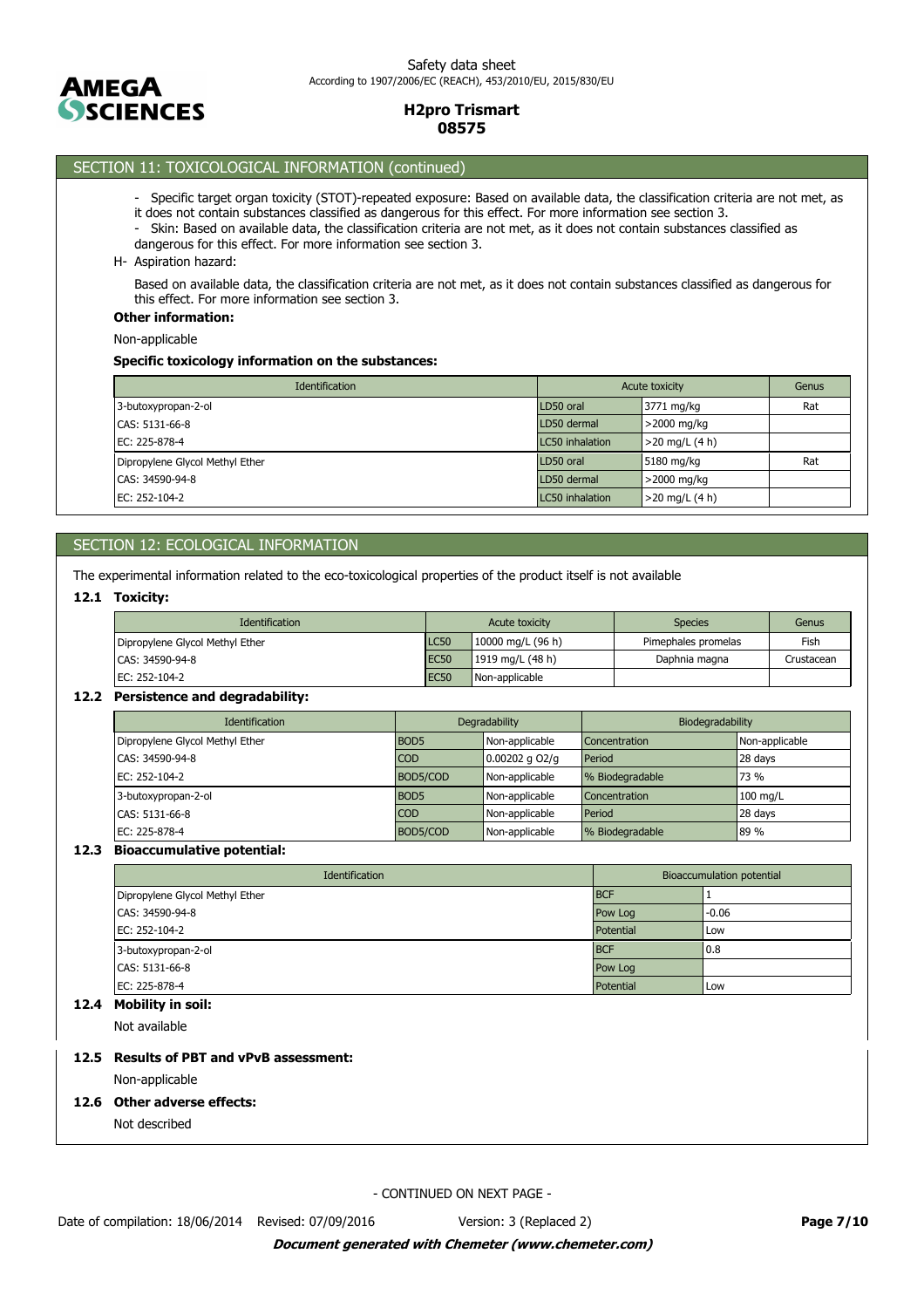

## SECTION 13: DISPOSAL CONSIDERATIONS

### **13.1 Waste treatment methods:**

| Code | <b>Description</b>                                                                          | Waste class (Regulation (EU) No<br>1357/2014) |
|------|---------------------------------------------------------------------------------------------|-----------------------------------------------|
|      | It is not possible to assign a specific code, as it depends on the intended use by the user | Non dangerous                                 |

#### **Type of waste (Regulation (EU) No 1357/2014):**

Non-applicable

#### **Waste management (disposal and evaluation):**

Consult the authorized waste service manager on the assessment and disposal operations in accordance with Annex 1 and Annex 2 (Directive 2008/98/EC, The Waste Regulations 2011, 2011 No. 988). As under 15 01 (2014/955/EU) of the code and in case the container has been in direct contact with the product, it will be processed the same way as the actual product. Otherwise, it will be processed as non-dangerous residue. We do not recommended disposal down the drain. See paragraph 6.2.

### **Regulations related to waste management:**

In accordance with Annex II of Regulation (EC) nº1907/2006 (REACH) the community or state provisions related to waste management are stated

Community legislation: Directive 2008/98/EC, 2014/955/EU, Regulation (EU) No 1357/2014

## SECTION 14: TRANSPORT INFORMATION

### **Transport of dangerous goods by land:**

With regard to ADR 2015 and RID 2015:

| 14.1 | <b>UN number:</b>                          | Non-applicable |  |
|------|--------------------------------------------|----------------|--|
| 14.2 | UN proper shipping name:                   | Non-applicable |  |
| 14.3 | Transport hazard class(es):                | Non-applicable |  |
|      | I abels:                                   | Non-applicable |  |
| 14.4 | <b>Packing group:</b>                      | Non-applicable |  |
| 14.5 | <b>Dangerous for the</b>                   | No             |  |
|      | environment:                               |                |  |
| 14.6 | <b>Special precautions for user</b>        |                |  |
|      | Special regulations:                       | Non-applicable |  |
|      | Tunnel restriction code:                   | Non-applicable |  |
|      | Physico-Chemical properties:               | see section 9  |  |
|      | Limited quantities:                        | Non-applicable |  |
| 14.7 | <b>Transport in bulk according</b>         | Non-applicable |  |
|      | to Annex II of Marpol and<br>the IBC Code: |                |  |
|      |                                            |                |  |
|      | Transport of dangerous goods by sea:       |                |  |
|      | With regard to IMDG 37-14:                 |                |  |
| 14.1 | <b>UN number:</b>                          | Non-applicable |  |
| 14.2 | <b>UN proper shipping name:</b>            | Non-applicable |  |
| 14.3 | Transport hazard class(es):                | Non-applicable |  |
|      | Labels:                                    | Non-applicable |  |
| 14.4 | Packing group:                             | Non-applicable |  |
| 14.5 | Dangerous for the                          | No             |  |
|      | environment:                               |                |  |
| 14.6 | <b>Special precautions for user</b>        |                |  |
|      | Special regulations:                       | Non-applicable |  |
|      | EmS Codes:                                 |                |  |
|      | Physico-Chemical properties:               | see section 9  |  |
|      | Limited quantities:                        | Non-applicable |  |
| 14.7 | <b>Transport in bulk according</b>         | Non-applicable |  |
|      | to Annex II of Marpol and                  |                |  |
|      | the IBC Code:                              |                |  |
|      | Transport of dangerous goods by air:       |                |  |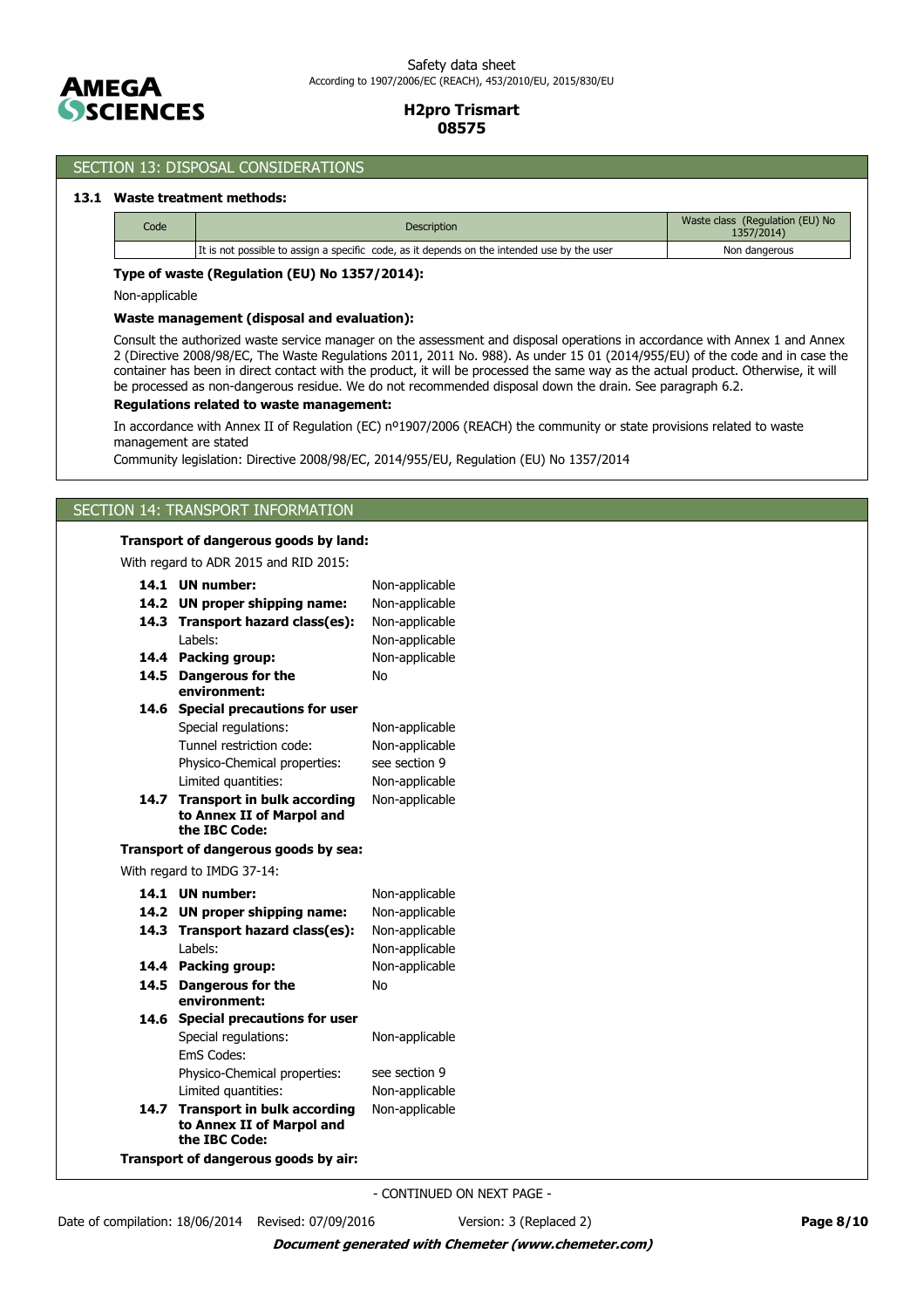

## SECTION 14: TRANSPORT INFORMATION (continued)

With regard to IATA/ICAO 2015:

- **14.1**
- **14.4 Packing group:** Non-applicable **14.3 Transport hazard class(es):** Non-applicable **14.2 UN proper shipping name:** Non-applicable Labels: Non-applicable
- **14.5 Dangerous for the Mo environment:**
- 

Non-applicable

- **14.6 Special precautions for user** Physico-Chemical properties: see section 9
- 14.7 Transport in bulk according Non-applicable **to Annex II of Marpol and the IBC Code:**

# SECTION 15: REGULATORY INFORMATION

### **15.1 Safety, health and environmental regulations/legislation specific for the substance or mixture:**

Candidate substances for authorisation under the Regulation (EC) 1907/2006 (REACH): Non-applicable

Substances included in Annex XIV of REACH ("Authorisation List") and sunset date: Non-applicable

Regulation (EC) 1005/2009, about substances that deplete the ozone layer: Non-applicable

Article 95, REGULATION (EU) No 528/2012: Non-applicable

REGULATION (EU) No 649/2012, in relation to the import and export of hazardous chemical products: Non-applicable

### **Limitations to commercialisation and the use of certain dangerous substances and mixtures (Annex XVII REACH, etc ….):**

Non-applicable

#### **Specific provisions in terms of protecting people or the environment:**

It is recommended to use the information included in this safety data sheet as data used in a risk evaluation of the local circumstances in order to establish the necessary risk prevention measures for the manipulation, use, storage and disposal of this product.

### **Other legislation:**

The Chemicals (Hazard Information and Packaging for Supply) Regulations 2009, 2009 No. 716

The Carriage of Dangerous Goods and Use of Transportable Pressure Equipment Regulations 2009 (CDG 2009), SI 2009 No 1348 The Carriage of Dangerous Goods and Use of Transportable Pressure Equipment (Amendment) Regulations 2011, 2011 No. 1885 Control of Substances Hazardous to Health Regulations 2002 (as amended) EH40/2005 Workplace exposure limits

The Waste Regulations 2011, 2011 No. 988

### **15.2 Chemical safety assessment:**

The supplier has not carried out evaluation of chemical safety.

## SECTION 16: OTHER INFORMATION

### **Legislation related to safety data sheets:**

This safety data sheet has been designed in accordance with ANNEX II-Guide to the compilation of safety data sheets of Regulation (EC) Nº 1907/2006 (Regulation (EU) Nº 453/2010, Regulation (EC) Nº 2015/830)

**Modifications related to the previous Safety Data Sheet which concerns the ways of managing risks.:**

CLP Regulation (EC) nº 1272/2008: Supplementary information

### **Texts of the legislative phrases mentioned in section 3:**

The phrases indicated do not refer to the product itself; they are present merely for informative purposes and refer to the individual components which appear in section 3

#### **Directive 67/548/EC and Directive 1999/45/EC:**

R36/38: Irritating to eyes and skin

#### **CLP Regulation (EC) nº 1272/2008:**